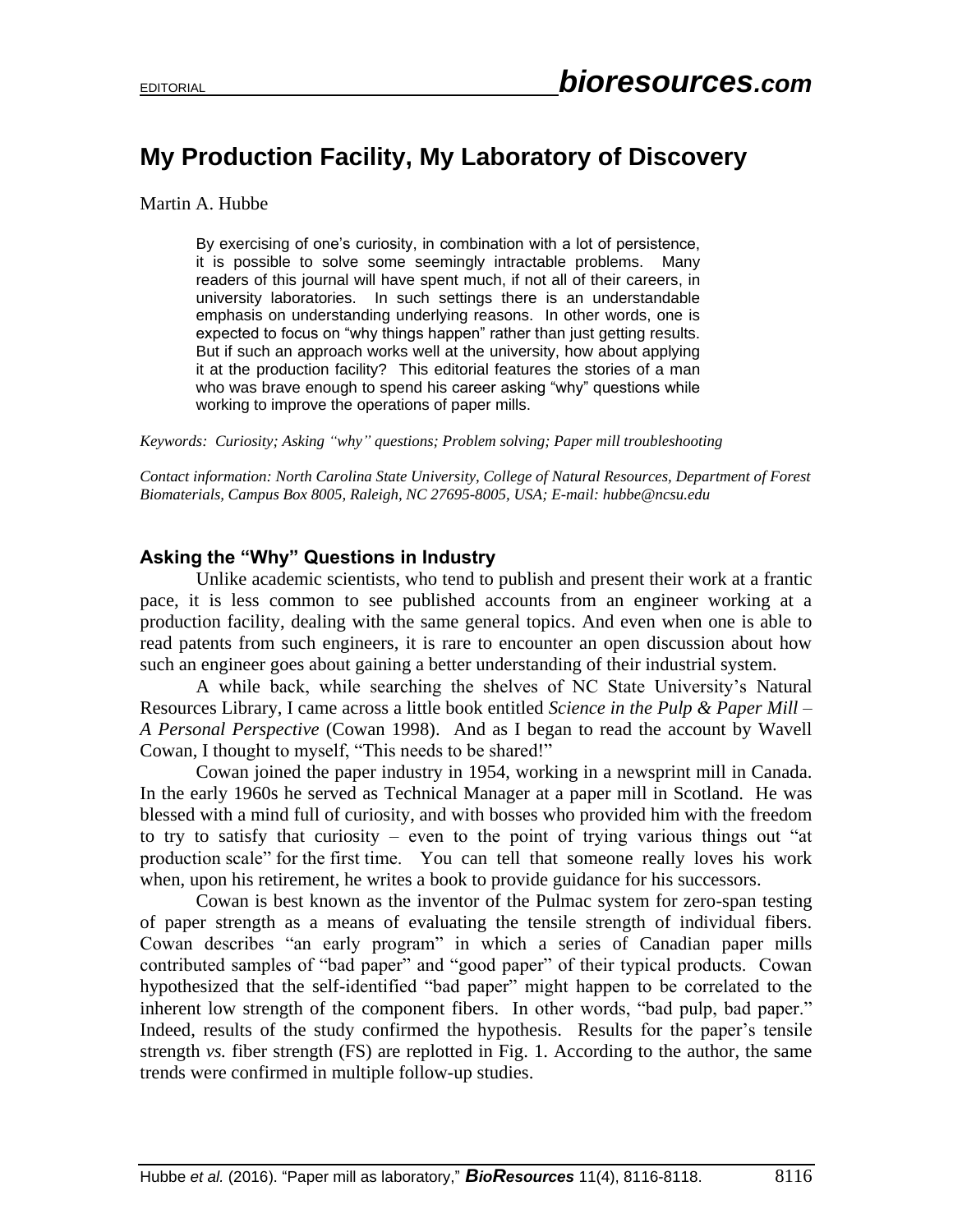# EDITORIAL *bioresources.com*



**Fig. 1.** Good paper and bad paper as a function of fiber strength

What do these test results mean? Is it reasonable to expect that most paper quality problems can be blamed on pulp quality? Presumably, low zero-span tensile strength – indicating low tensile breaking forces of individual fibers – might sometimes be a consequence of over-pulping or over-bleaching. But it seems unreasonable to expect that those issues will consistently dominate other issues, such as the quality with which the fibers are formed together into paper, *etc.* Logic would suggest that at least some of the "bad paper" could be due to excessive or inadequate refining, wrinkles in the sheet, or problems with the starch application system, for instance.

#### **Persistence and Curiosity**

Cowan tells a story of a beverage board product that was leaking. He listened to each member of his production team, in turn, and found that 100% of them were convinced that the problem was due to papermaking variables. There was a problem though. No two members of his team could agree on what was the cause or provide any credible explanation. None of the team, including Cowan, knew anything about laminating. It was only when attention and effort was shifted to monitoring the conditions of lamination, and doing some optimization, that the problem was solved.

In another story, Cowan and his team were struggling to figure out why a paper machine, which had recently been rebuilt, was experiencing frequent breaks of the paper web. The mill manager was grumbling about operators not properly running their equipment. Cowan interjected that if that was the case, maybe the management team ought to work shifts and keep an eye on how both the equipment and the employees were performing. Needless to say, he was not popular among his fellow engineers and managers. But by carefully looking at every gauge on the machine, taking notes, and looking carefully at each broken tail of the web, Cowan was able to locate two serious flaws in the equipment. The problem was soon on its way to being solved, and the managers' shift work was able to be canceled after just a few days.